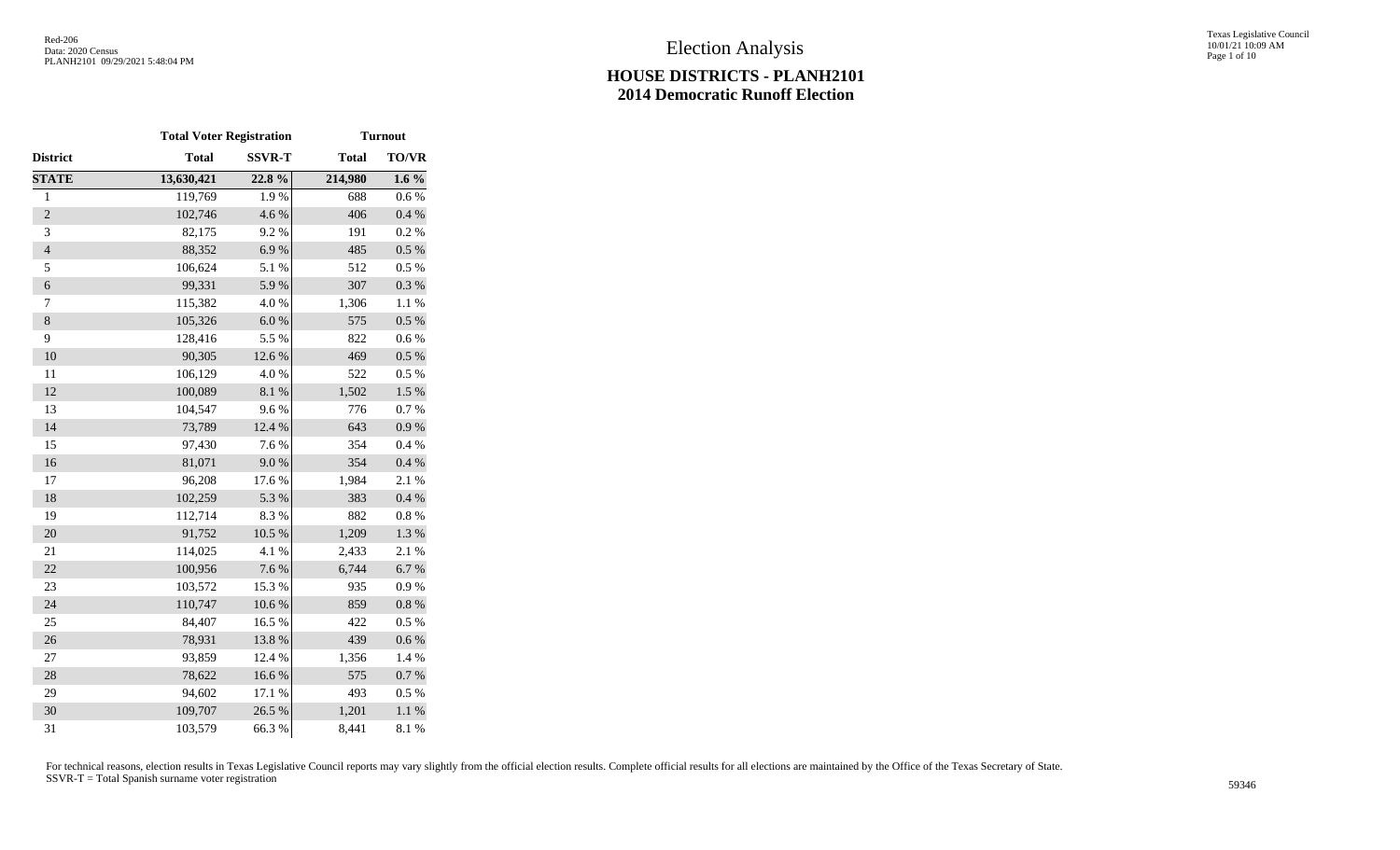|                 | <b>Total Voter Registration</b> |               | <b>Turnout</b> |              |  |
|-----------------|---------------------------------|---------------|----------------|--------------|--|
| <b>District</b> | <b>Total</b>                    | <b>SSVR-T</b> | <b>Total</b>   | <b>TO/VR</b> |  |
| 32              | 98,122                          | 30.0%         | 1,607          | 1.6 %        |  |
| 33              | 86,819                          | 7.7 %         | 595            | 0.7 %        |  |
| 34              | 102,113                         | 64.6 %        | 2,295          | 2.2 %        |  |
| 35              | 63,037                          | 79.4 %        | 1,158          | 1.8%         |  |
| 36              | 71,359                          | 85.3%         | 1,747          | 2.4 %        |  |
| 37              | 87,576                          | 81.3%         | 6,029          | 6.9%         |  |
| 38              | 74,169                          | 80.3 %        | 5,204          | $7.0\ \%$    |  |
| 39              | 70,026                          | 84.7%         | 1,133          | 1.6 %        |  |
| 40              | 65,097                          | 86.7%         | 3,106          | 4.8 %        |  |
| 41              | 69,877                          | 72.3 %        | 1,721          | 2.5 %        |  |
| 42              | 83,778                          | 87.1 %        | 10,862         | $13.0\ \%$   |  |
| 43              | 113,321                         | 55.0%         | 6,410          | 5.7%         |  |
| 44              | 97,511                          | 25.4 %        | 617            | $0.6\ \%$    |  |
| 45              | 77,805                          | 27.0%         | 968            | 1.2%         |  |
| 46              | 80,604                          | 17.4 %        | 1,801          | 2.2 %        |  |
| 47              | 122,807                         | 14.0%         | 3,785          | 3.1 %        |  |
| 48              | 113,950                         | $8.0\ \%$     | 2,298          | 2.0%         |  |
| 49              | 119,373                         | 12.0%         | 4,006          | 3.4 %        |  |
| 50              | 75,444                          | 19.5 %        | 1,561          | 2.1%         |  |
| 51              | 80,011                          | 38.7%         | 1,750          | 2.2 %        |  |
| 52              | 77,698                          | 13.4 %        | 685            | $0.9\ \%$    |  |
| 53              | 123,791                         | 23.7%         | 932            | 0.8 %        |  |
| 54              | 80,138                          | 12.7%         | 350            | 0.4 %        |  |
| 55              | 80,666                          | 12.4 %        | 398            | $0.5~\%$     |  |
| 56              | 99,201                          | $10.9\ \%$    | 402            | 0.4 %        |  |
| 57              | 74,502                          | 8.7%          | 261            | 0.4 %        |  |
| 58              | 87,451                          | 8.9%          | 337            | 0.4 %        |  |
| 59              | 94,149                          | 6.9%          | 356            | 0.4%         |  |
| 60              | 68,945                          | $8.8~\%$      | 294            | 0.4 %        |  |
| 61              | 114,620                         | 5.9%          | 576            | 0.5 %        |  |
| 62              | 101,920                         | 3.8 %         | 696            | $0.7~\%$     |  |
| 63              | 98,528                          | 8.3 %         | 425            | 0.4 %        |  |
| 64              | 89,774                          | 8.4 %         | 641            | 0.7 %        |  |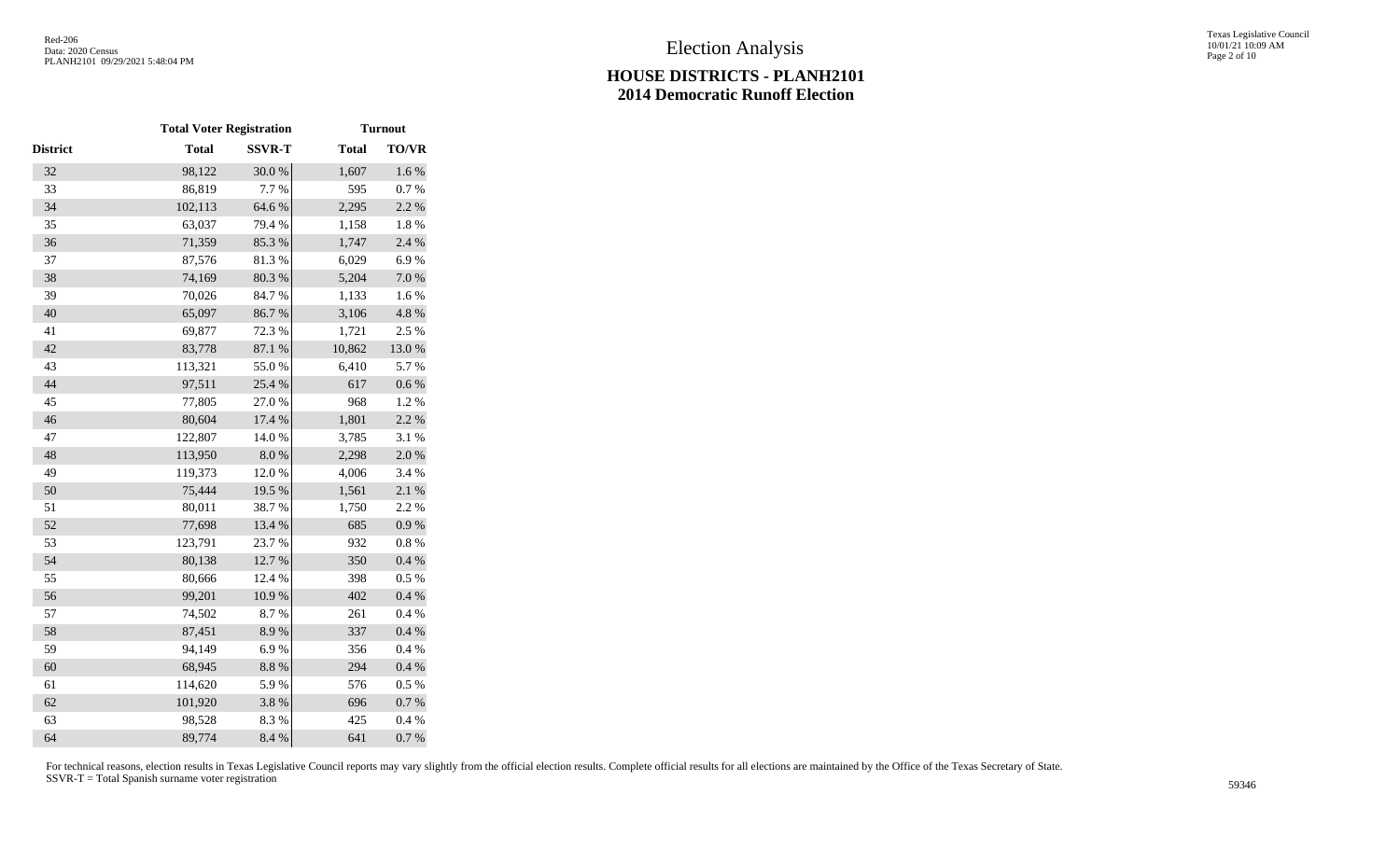|          | <b>Total Voter Registration</b> |               | <b>Turnout</b> |              |  |
|----------|---------------------------------|---------------|----------------|--------------|--|
| District | <b>Total</b>                    | <b>SSVR-T</b> | <b>Total</b>   | <b>TO/VR</b> |  |
| 65       | 90,388                          | 7.9%          | 316            | 0.3%         |  |
| 66       | 88,303                          | 5.5 %         | 429            | $0.5~\%$     |  |
| 67       | 108,469                         | 5.5 %         | 758            | $0.7~\%$     |  |
| 68       | 116,800                         | 7.9%          | 314            | $0.3~\%$     |  |
| 69       | 109,688                         | 9.9%          | 734            | 0.7 %        |  |
| 70       | 73,629                          | 6.5%          | 245            | 0.3 %        |  |
| 71       | 100,579                         | 14.3 %        | 420            | 0.4 %        |  |
| 72       | 99,613                          | 23.6 %        | 415            | $0.4~\%$     |  |
| 73       | 102,191                         | 13.3 %        | 1,098          | 1.1 %        |  |
| 74       | 94,914                          | 67.1 %        | 8,246          | 8.7%         |  |
| 75       | 56,120                          | 83.8%         | 1,889          | 3.4 %        |  |
| 76       | 85,229                          | $15.0\ \%$    | 567            | 0.7 %        |  |
| 77       | 110,101                         | 80.5 %        | 7,284          | 6.6%         |  |
| 78       | 104,285                         | 52.9%         | 3,941          | 3.8%         |  |
| 79       | 105,397                         | 71.0%         | 4,835          | 4.6%         |  |
| 80       | 94,581                          | 73.7%         | 6,163          | 6.5 %        |  |
| 81       | 76,587                          | 38.7%         | 350            | 0.5 %        |  |
| 82       | 83,905                          | 25.9%         | 260            | $0.3~\%$     |  |
| 83       | 97,632                          | 23.0%         | 484            | 0.5%         |  |
| 84       | 92,551                          | 27.7 %        | 911            | $1.0\ \%$    |  |
| 85       | 112,368                         | 13.7%         | 693            | 0.6 %        |  |
| 86       | 99,212                          | 15.1 %        | 221            | 0.2 %        |  |
| 87       | 89,290                          | 19.6%         | 220            | 0.2 %        |  |
| 88       | 104,066                         | 30.3 %        | 398            | 0.4 %        |  |
| 89       | 89,795                          | 7.9%          | 433            | 0.5 %        |  |
| 90       | 71,709                          | 37.5 %        | 1,674          | 2.3 %        |  |
| 91       | 93,467                          | 11.6%         | 464            | 0.5%         |  |
| 92       | 65,867                          | 14.7%         | 575            | 0.9 %        |  |
| 93       | 69,384                          | 13.1 %        | 277            | 0.4%         |  |
| 94       | 109,111                         | 7.5 %         | 997            | 0.9 %        |  |
| 95       | 84,536                          | 10.8 %        | 2,336          | 2.8%         |  |
| 96       | 100,424                         | 8.7%          | 674            | 0.7 %        |  |
| 97       | 94,944                          | 9.0%          | 998            | 1.1%         |  |
|          |                                 |               |                |              |  |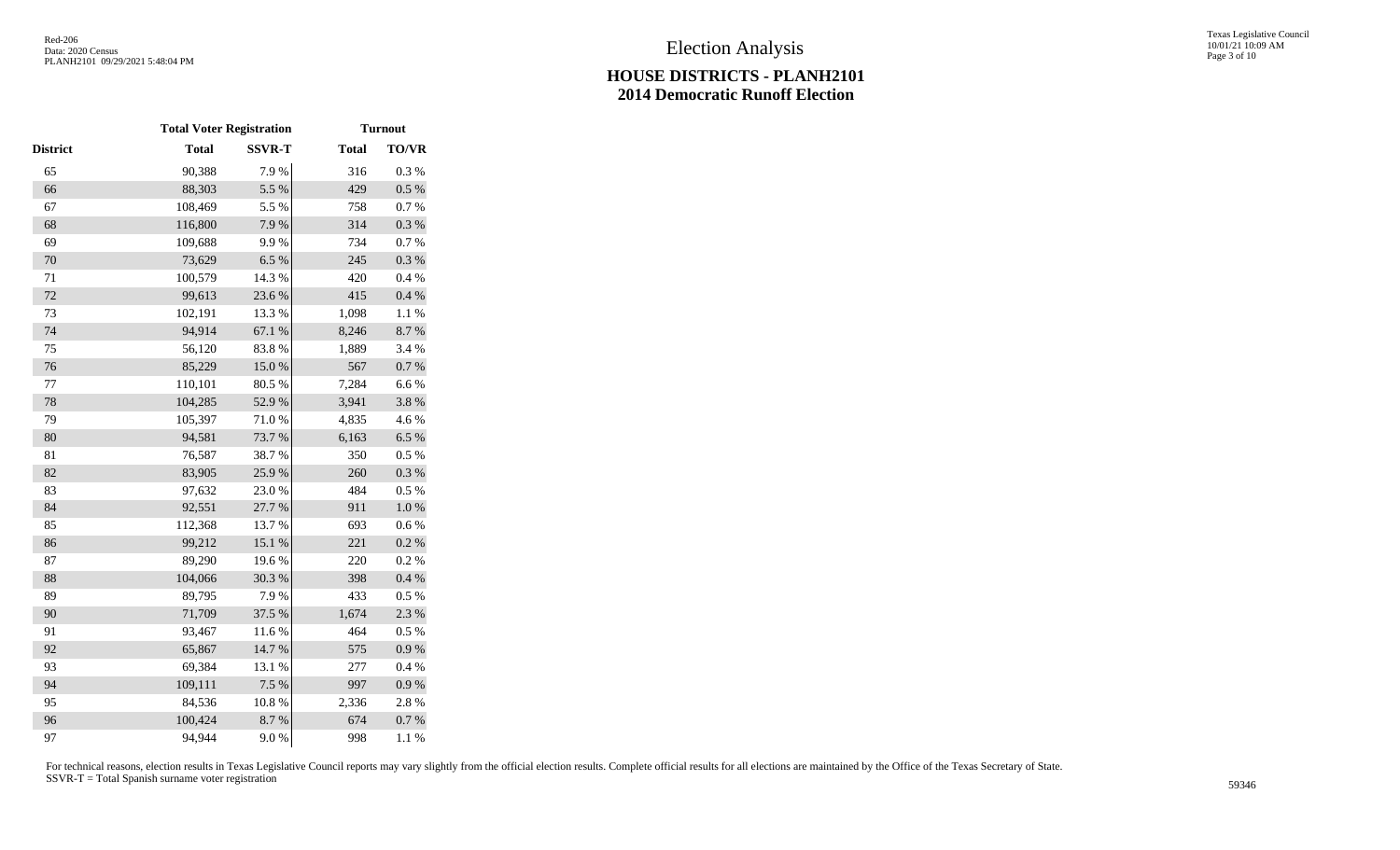|                 | <b>Total Voter Registration</b> |               | <b>Turnout</b> |              |  |
|-----------------|---------------------------------|---------------|----------------|--------------|--|
| <b>District</b> | <b>Total</b>                    | <b>SSVR-T</b> | <b>Total</b>   | <b>TO/VR</b> |  |
| 98              | 109,119                         | 5.4 %         | 470            | 0.4 %        |  |
| 99              | 88,887                          | 14.1 %        | 790            | 0.9%         |  |
| 100             | 88,446                          | 13.7 %        | 2,693          | 3.0%         |  |
| 101             | 80,931                          | 14.7%         | 860            | 1.1%         |  |
| 102             | 77,655                          | $10.1~\%$     | 987            | 1.3 %        |  |
| 103             | 68,116                          | 33.8%         | 2,050          | 3.0%         |  |
| 104             | 72,898                          | 40.4 %        | 2,007          | $2.8\ \%$    |  |
| 105             | 62,507                          | 21.0%         | 961            | 1.5 %        |  |
| 106             | 71,356                          | 7.8 %         | 196            | 0.3 %        |  |
| 107             | 77,268                          | 15.3 %        | 1,023          | 1.3%         |  |
| 108             | 118,902                         | 4.5 %         | 1,692          | 1.4 %        |  |
| 109             | 92,466                          | 7.5 %         | 2,731          | 3.0%         |  |
| 110             | 62,998                          | 25.0%         | 1,136          | $1.8~\%$     |  |
| 111             | 102,952                         | 10.5 %        | 4,111          | 4.0%         |  |
| 112             | 104,717                         | 7.3 %         | 988            | $0.9\ \%$    |  |
| 113             | 84,337                          | 16.5 %        | 649            | 0.8%         |  |
| 114             | 72,938                          | 28.4 %        | 1,570          | 2.2 %        |  |
| 115             | 85,928                          | 8.9%          | 668            | $0.8~\%$     |  |
| 116             | 91,885                          | 49.1 %        | 1,609          | $1.8\ \%$    |  |
| 117             | 64,701                          | 60.1%         | 819            | 1.3 %        |  |
| 118             | 91,755                          | 54.4 %        | 1,396          | $1.5~\%$     |  |
| 119             | 88,343                          | 51.4%         | 2,606          | 2.9%         |  |
| 120             | 89,392                          | 31.4 %        | 3,380          | 3.8%         |  |
| 121             | 111,054                         | 20.5 %        | 1,415          | 1.3%         |  |
| 122             | 91,660                          | 21.8 %        | 931            | $1.0\ \%$    |  |
| 123             | 104,086                         | 49.6%         | 2,464          | 2.4 %        |  |
| 124             | 78,634                          | 62.0%         | 908            | $1.2~\%$     |  |
| 125             | 104,228                         | 54.1 %        | 1,378          | 1.3%         |  |
| 126             | 103,394                         | $11.1\ \%$    | 374            | 0.4 %        |  |
| 127             | 100,220                         | 12.3 %        | 395            | $0.4~\%$     |  |
| 128             | 90,199                          | 17.9%         | 391            | 0.4 %        |  |
| 129             | 104,767                         | 13.1 %        | 786            | $0.8~\%$     |  |
| 130             | 87,254                          | 10.8 %        | 221            | 0.3 %        |  |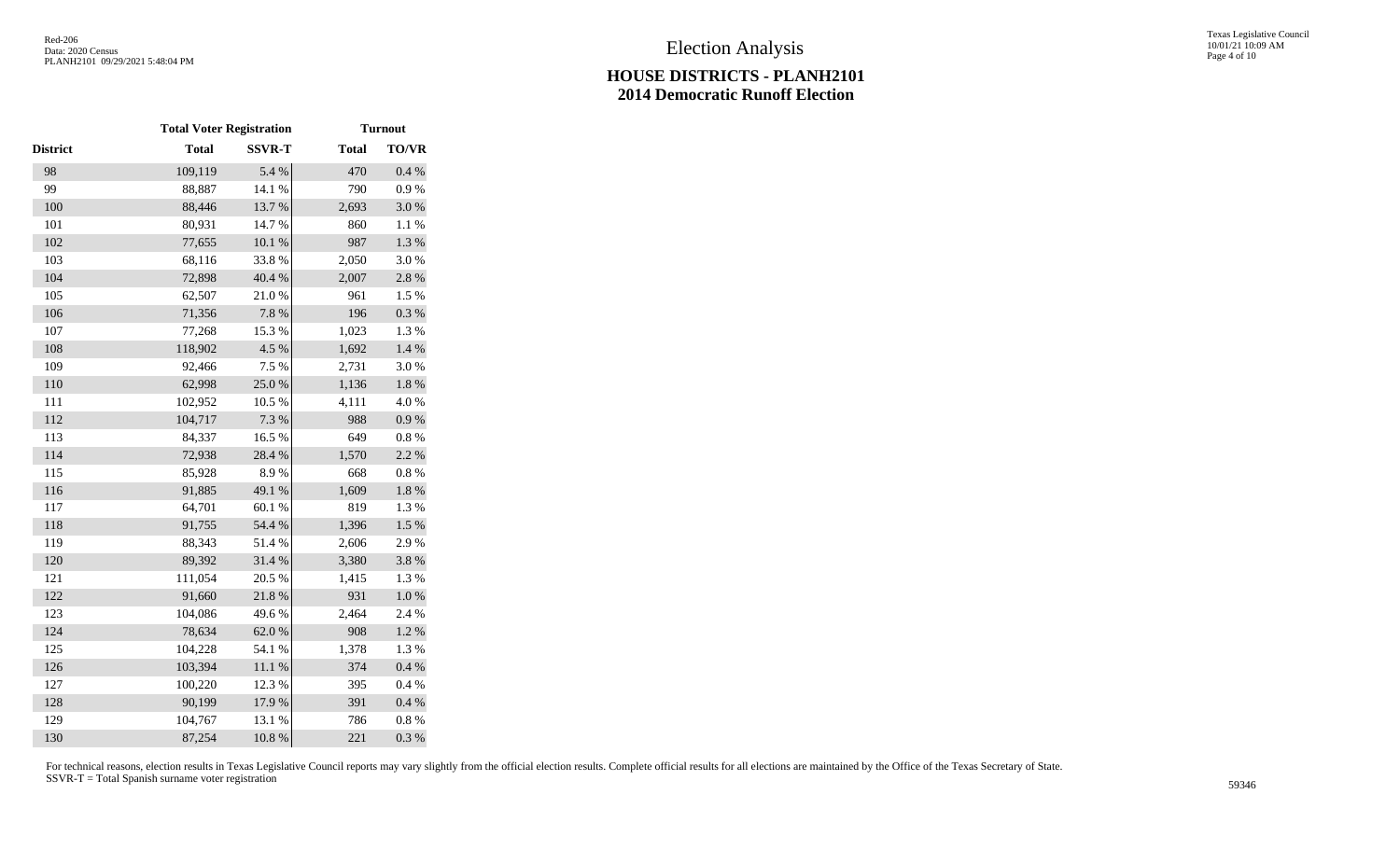|          | <b>Total Voter Registration</b> |               | <b>Turnout</b> |           |  |
|----------|---------------------------------|---------------|----------------|-----------|--|
| District | <b>Total</b>                    | <b>SSVR-T</b> | <b>Total</b>   | TO/VR     |  |
| 131      | 71,907                          | 23.1 %        | 1,002          | 1.4 %     |  |
| 132      | 70,738                          | 14.1 %        | 240            | 0.3 %     |  |
| 133      | 99,862                          | 7.7 %         | 606            | 0.6 %     |  |
| 134      | 115,367                         | 8.4 %         | 1,594          | 1.4 %     |  |
| 135      | 70,849                          | 23.4 %        | 204            | 0.3%      |  |
| 136      | 90,444                          | 13.7 %        | 933            | 1.0%      |  |
| 137      | 52,561                          | 20.3 %        | 421            | $0.8\ \%$ |  |
| 138      | 95,513                          | 17.4 %        | 516            | 0.5 %     |  |
| 139      | 87,891                          | 17.4 %        | 1,177          | 1.3 %     |  |
| 140      | 60,148                          | 56.6%         | 524            | 0.9 %     |  |
| 141      | 74,438                          | 15.8%         | 1,189          | 1.6%      |  |
| 142      | 69,727                          | 19.5 %        | 1,009          | 1.4 %     |  |
| 143      | 73,172                          | 52.7%         | 781            | 1.1 %     |  |
| 144      | 70,215                          | 51.8%         | 691            | 1.0%      |  |
| 145      | 84,530                          | 49.1 %        | 1,368          | 1.6 %     |  |
| 146      | 98,533                          | 9.7%          | 2,275          | 2.3 %     |  |
| 147      | 94,661                          | 17.0%         | 1,858          | 2.0%      |  |
| 148      | 74,516                          | 28.3%         | 449            | $0.6\,\%$ |  |
| 149      | 76,614                          | 19.7 %        | 375            | $0.5\%$   |  |
| 150      | 78,004                          | 13.3 %        | 220            | 0.3%      |  |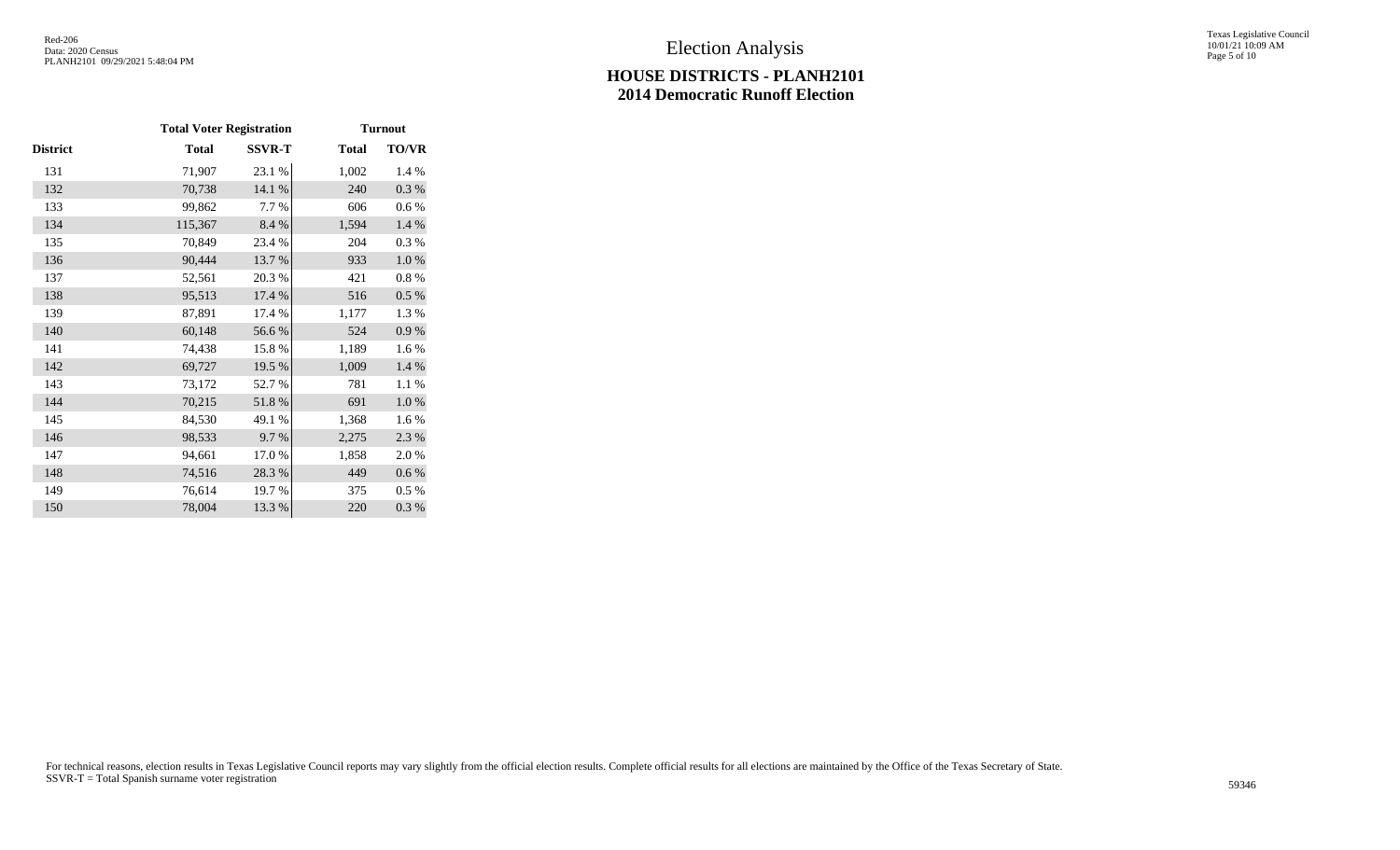#### Texas Legislative Council 10/01/21 10:09 AM Page 6 of 10

# **HOUSE DISTRICTS - PLANH2101 2014 Democratic Runoff Election**

|                 | <b>U.S. SEN</b>  |        |                 |        | <b>AG COMM</b> |            |                |            |
|-----------------|------------------|--------|-----------------|--------|----------------|------------|----------------|------------|
| <b>District</b> | <b>Alameel-D</b> |        | <b>Rogers-D</b> |        | Friedman-D     |            | <b>Hogan-D</b> |            |
| <b>STATE</b>    | 145,529          | 72.1 % | 56,178          | 27.9 % | 91,403         | 46.3%      | 106,181        | 53.7 %     |
| 1               | 413              | 61.4%  | 260             | 38.6%  | 278            | 40.9%      | 402            | 59.1%      |
| $\sqrt{2}$      | 275              | 68.9%  | 124             | 31.1 % | 214            | 53.6%      | 185            | 46.4 %     |
| 3               | 139              | 74.3 % | 48              | 25.7%  | 94             | 51.1%      | 90             | 48.9%      |
| $\sqrt{4}$      | 343              | 71.8 % | 135             | 28.2 % | 228            | 47.8%      | 249            | 52.2 %     |
| $\sqrt{5}$      | 329              | 65.4%  | 174             | 34.6 % | 203            | 39.7%      | 308            | 60.3%      |
| $\epsilon$      | 198              | 65.3%  | 105             | 34.7 % | 123            | 41.3 %     | 175            | 58.7 %     |
| 7               | 653              | 50.0%  | 652             | 50.0%  | 546            | 44.1 %     | 693            | 55.9%      |
| $8\,$           | 412              | 72.9%  | 153             | 27.1 % | 234            | $41.1\ \%$ | 335            | 58.9%      |
| 9               | 531              | 66.0%  | 274             | 34.0%  | 303            | 37.3 %     | 509            | 62.7%      |
| 10              | 325              | 69.9%  | 140             | 30.1 % | 205            | 44.4 %     | 257            | 55.6 %     |
| 11              | 333              | 65.3%  | 177             | 34.7%  | 228            | 44.7%      | 282            | 55.3%      |
| 12              | 830              | 58.8%  | 582             | 41.2%  | 558            | 38.8%      | 880            | 61.2%      |
| 13              | 375              | 48.8%  | 393             | 51.2%  | 285            | 37.6%      | 472            | 62.4 %     |
| 14              | 394              | 66.4 % | 199             | 33.6%  | 275            | 46.5%      | 316            | 53.5 %     |
| 15              | 290              | 82.6%  | 61              | 17.4 % | 164            | 48.1 %     | 177            | 51.9%      |
| 16              | 271              | 77.9%  | 77              | 22.1 % | 180            | 52.3 %     | 164            | 47.7%      |
| 17              | 1,216            | 66.0%  | 627             | 34.0%  | 875            | 46.5 %     | 1,005          | 53.5 %     |
| 18              | 220              | 58.2 % | 158             | 41.8%  | 158            | 41.6%      | 222            | 58.4 %     |
| 19              | 723              | 82.9%  | 149             | 17.1 % | 449            | 51.5%      | 422            | 48.5 %     |
| 20              | 972              | 80.6%  | 234             | 19.4 % | 566            | 47.6%      | 623            | 52.4 %     |
| 21              | 1,158            | 57.4 % | 860             | 42.6 % | 965            | 45.7%      | 1,145          | 54.3 %     |
| $22\,$          | 2,478            | 44.0 % | 3,152           | 56.0%  | 2,655          | 49.0%      | 2,758          | $51.0\ \%$ |
| 23              | 626              | 69.9%  | 270             | 30.1 % | 460            | 51.3%      | 436            | 48.7%      |
| 24              | 636              | 77.3 % | 187             | 22.7 % | 397            | 48.7%      | 418            | 51.3%      |
| 25              | 299              | 71.5 % | 119             | 28.5 % | 143            | 34.6 %     | 270            | 65.4%      |
| 26              | 345              | 78.8%  | 93              | 21.2%  | 176            | 41.2%      | 251            | 58.8 %     |
| 27              | 968              | 71.4 % | 387             | 28.6%  | 480            | 36.6%      | 831            | 63.4 %     |
| 28              | 450              | 79.1 % | 119             | 20.9%  | 249            | 44.5 %     | 311            | 55.5 %     |
| 29              | 400              | 81.8 % | 89              | 18.2 % | 176            | 37.2 %     | 297            | 62.8%      |
| 30              | 788              | 66.6%  | 395             | 33.4 % | 463            | 39.3 %     | 714            | 60.7%      |
| 31              | 4,694            | 70.7%  | 1,948           | 29.3 % | 3,281          | 50.5 %     | 3,221          | 49.5 %     |
| 32              | 1,145            | 76.2 % | 357             | 23.8%  | 523            | 35.1 %     | 967            | 64.9%      |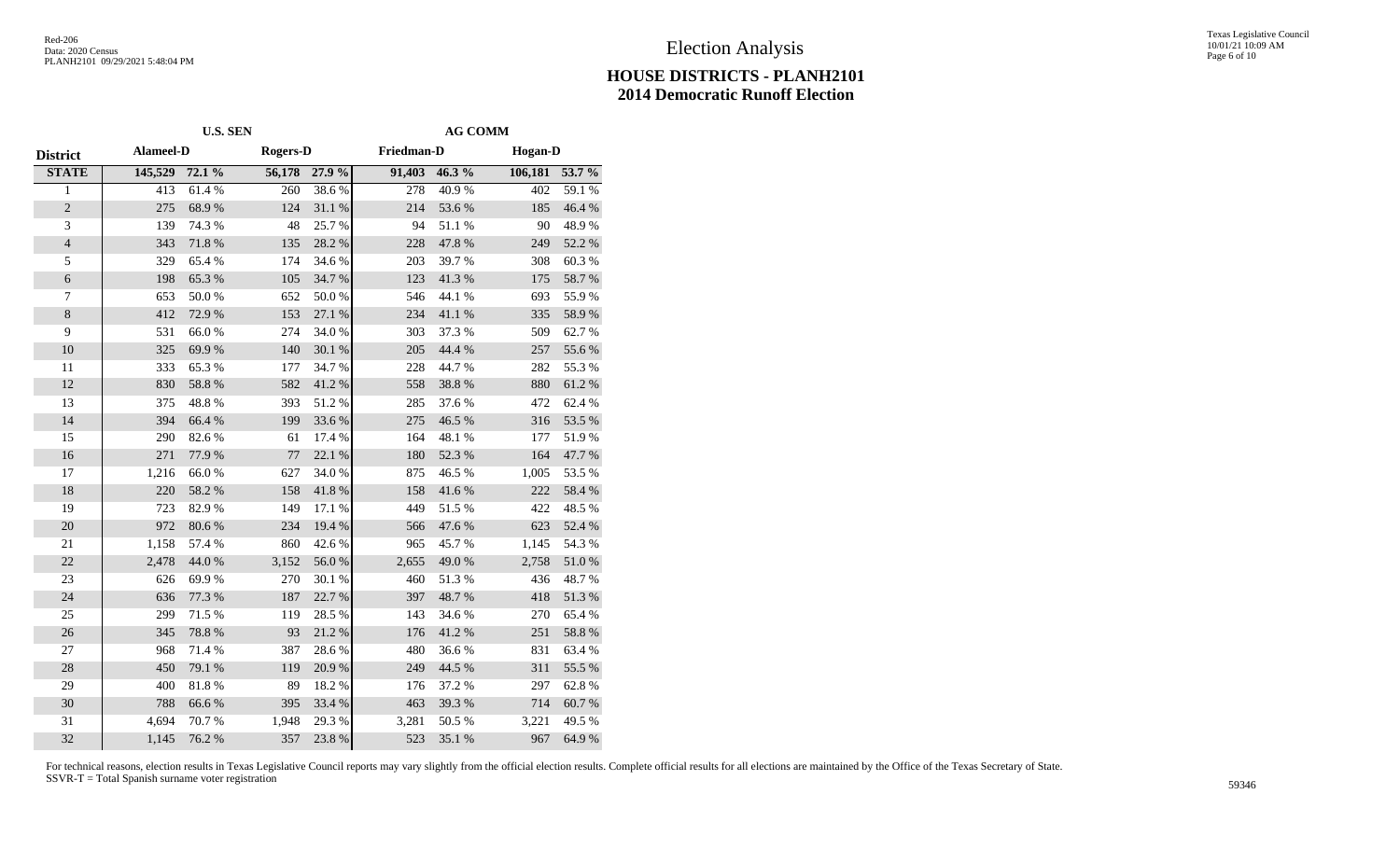#### Texas Legislative Council 10/01/21 10:09 AM Page 7 of 10

# **HOUSE DISTRICTS - PLANH2101 2014 Democratic Runoff Election**

|                 | <b>U.S. SEN</b>  |        |                 |        | <b>AG COMM</b> |        |                |        |  |
|-----------------|------------------|--------|-----------------|--------|----------------|--------|----------------|--------|--|
| <b>District</b> | <b>Alameel-D</b> |        | <b>Rogers-D</b> |        | Friedman-D     |        | <b>Hogan-D</b> |        |  |
| 33              | 467              | 79.6%  | 120             | 20.4 % | 356            | 60.8%  | 230            | 39.2%  |  |
| 34              | 1,564            | 73.3 % | 571             | 26.7%  | 742            | 36.3%  | 1,301          | 63.7%  |  |
| 35              | 694              | 69.7%  | 302             | 30.3%  | 430            | 44.6 % | 535            | 55.4 % |  |
| 36              | 1,138            | 77.9 % | 323             | 22.1 % | 731            | 53.8%  | 628            | 46.2%  |  |
| 37              | 3,560            | 66.7%  | 1,778           | 33.3%  | 2,333          | 44.7%  | 2,886          | 55.3 % |  |
| 38              | 3,002            | 66.3%  | 1,526           | 33.7%  | 1,783          | 40.4 % | 2,631          | 59.6%  |  |
| 39              | 781              | 80.8%  | 185             | 19.2 % | 453            | 49.8%  | 457            | 50.2%  |  |
| 40              | 2,114            | 79.9%  | 531             | 20.1 % | 1,210          | 49.5 % | 1,233          | 50.5 % |  |
| 41              | 1,210            | 76.5 % | 371             | 23.5 % | 820            | 53.5 % | 714            | 46.5 % |  |
| 42              | 7,090            | 71.2%  | 2,861           | 28.8%  | 5,004          | 51.4%  | 4,725          | 48.6%  |  |
| 43              | 3,970            | 64.1 % | 2,220           | 35.9%  | 2,870          | 47.3 % | 3,202          | 52.7%  |  |
| 44              | 449              | 72.9 % | 167             | 27.1 % | 263            | 43.8%  | 338            | 56.2 % |  |
| 45              | 785              | 81.9%  | 174             | 18.1%  | 450            | 47.2 % | 503            | 52.8%  |  |
| 46              | 1,475            | 82.3 % | 318             | 17.7 % | 794            | 44.7%  | 982            | 55.3 % |  |
| 47              | 3,363            | 89.2%  | 408             | 10.8%  | 1,764          | 47.4 % | 1,956          | 52.6%  |  |
| 48              | 2,035            | 88.9%  | 255             | 11.1 % | 1,076          | 47.9%  | 1,171          | 52.1 % |  |
| 49              | 3,577            | 89.4%  | 425             | 10.6%  | 2,111          | 54.0 % | 1,797          | 46.0%  |  |
| 50              | 1,293            | 82.9%  | 267             | 17.1 % | 731            | 47.5 % | 808            | 52.5 % |  |
| 51              | 1,361            | 78.1 % | 382             | 21.9%  | 894            | 51.9%  | 830            | 48.1 % |  |
| 52              | 480              | 70.7%  | 199             | 29.3 % | 272            | 40.3%  | 403            | 59.7%  |  |
| 53              | 642              | 71.3%  | 258             | 28.7%  | 455            | 49.1 % | 472            | 50.9%  |  |
| 54              | 250              | 72.0%  | 97              | 28.0%  | 158            | 46.1%  | 185            | 53.9%  |  |
| 55              | 265              | 67.4 % | 128             | 32.6 % | 174            | 45.7%  | 207            | 54.3 % |  |
| 56              | 299              | 76.7%  | 91              | 23.3 % | 172            | 43.9%  | 220            | 56.1 % |  |
| 57              | 197              | 75.8%  | 63              | 24.2 % | 143            | 56.7%  | 109            | 43.3 % |  |
| 58              | 235              | 71.9%  | 92              | 28.1 % | 157            | 47.3 % | 175            | 52.7 % |  |
| 59              | 261              | 74.4 % | 90              | 25.6%  | 168            | 47.7%  | 184            | 52.3 % |  |
| 60              | 218              | 74.4 % | 75              | 25.6%  | 151            | 53.4 % | 132            | 46.6%  |  |
| 61              | 355              | 62.9%  | 209             | 37.1 % | 243            | 42.3 % | 331            | 57.7 % |  |
| 62              | 426              | 63.3%  | 247             | 36.7%  | 312            | 45.9%  | 368            | 54.1 % |  |
| 63              | 332              | 78.1 % | 93              | 21.9%  | 259            | 62.6%  | 155            | 37.4 % |  |
| 64              | 466              | 73.7%  | 166             | 26.3%  | 344            | 54.0 % | 293            | 46.0%  |  |
| 65              | 253              | 80.8%  | 60              | 19.2 % | 191            | 62.0%  | 117            | 38.0%  |  |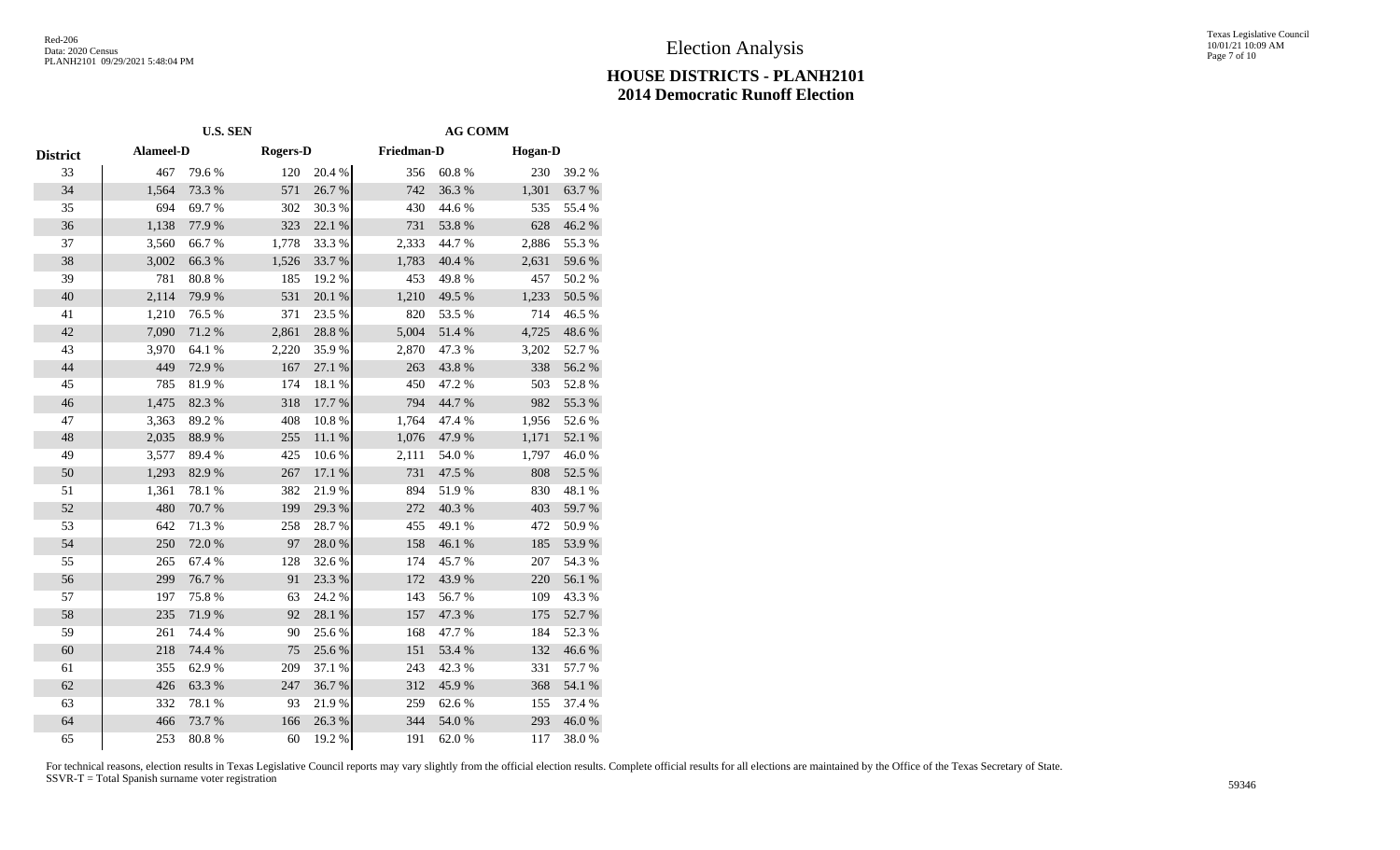#### Texas Legislative Council 10/01/21 10:09 AM Page 8 of 10

# **HOUSE DISTRICTS - PLANH2101 2014 Democratic Runoff Election**

|                 | <b>U.S. SEN</b>  |        |                 |        | <b>AG COMM</b> |            |                |            |  |
|-----------------|------------------|--------|-----------------|--------|----------------|------------|----------------|------------|--|
| <b>District</b> | <b>Alameel-D</b> |        | <b>Rogers-D</b> |        | Friedman-D     |            | <b>Hogan-D</b> |            |  |
| 66              | 311              | 72.7 % | 117             | 27.3 % | 230            | 55.8%      | 182            | 44.2 %     |  |
| 67              | 595              | 79.8%  | 151             | 20.2 % | 438            | 59.3%      | 300            | 40.7%      |  |
| 68              | 208              | 68.6%  | 95              | 31.4%  | 126            | 41.3%      | 179            | 58.7%      |  |
| 69              | 439              | 61.5%  | 275             | 38.5 % | 270            | 37.0%      | 460            | 63.0%      |  |
| 70              | 181              | 75.4 % | 59              | 24.6 % | 130            | 55.3 %     | 105            | 44.7%      |  |
| 71              | 216              | 52.4 % | 196             | 47.6%  | 136            | 32.5 %     | 282            | 67.5 %     |  |
| $72\,$          | 292              | 71.7%  | 115             | 28.3 % | 138            | 33.5 %     | 274            | 66.5 %     |  |
| 73              | 837              | 77.1 % | 249             | 22.9%  | 521            | 48.2%      | 560            | 51.8%      |  |
| 74              | 4,589            | 62.2%  | 2,791           | 37.8 % | 3,512          | 48.4 %     | 3,747          | $51.6\,\%$ |  |
| 75              | 1,079            | 68.9%  | 486             | 31.1 % | 767            | 51.0%      | 738            | 49.0%      |  |
| 76              | 431              | 77.1 % | 128             | 22.9%  | 236            | 42.4 %     | 321            | 57.6 %     |  |
| $77 \,$         | 4,746            | 72.7 % | 1,781           | 27.3 % | 3,025          | 48.0%      | 3,276          | 52.0%      |  |
| 78              | 2,358            | 65.0%  | 1,268           | 35.0%  | 1,676          | 45.7%      | 1,990          | 54.3 %     |  |
| 79              | 3,112            | 69.4%  | 1,374           | 30.6%  | 1,893          | 43.1 %     | 2,497          | 56.9%      |  |
| 80              | 3,617            | 68.6%  | 1,652           | 31.4 % | 2,591          | $51.1\ \%$ | 2,482          | 48.9%      |  |
| 81              | 192              | 55.5 % | 154             | 44.5 % | 151            | 43.5 %     | 196            | 56.5 %     |  |
| 82              | 175              | 67.6%  | 84              | 32.4 % | 93             | 37.2 %     | 157            | 62.8 %     |  |
| 83              | 242              | 51.8%  | 225             | 48.2%  | 228            | 48.0%      | 247            | 52.0%      |  |
| 84              | 504              | 56.3 % | 391             | 43.7%  | 445            | 49.4 %     | 456            | 50.6 %     |  |
| 85              | 494              | 72.2 % | 190             | 27.8 % | 304            | 44.8%      | 375            | 55.2%      |  |
| 86              | 153              | 70.2 % | 65              | 29.8%  | 100            | 45.7%      | 119            | 54.3 %     |  |
| 87              | 130              | 60.2%  | 86              | 39.8%  | 86             | 39.4 %     | 132            | 60.6%      |  |
| 88              | 193              | 51.5 % | 182             | 48.5 % | 155            | 39.2 %     | 240            | $60.8~\%$  |  |
| 89              | 322              | 75.2 % | 106             | 24.8%  | 230            | 54.4 %     | 193            | 45.6%      |  |
| 90              | 1,287            | 78.4%  | 354             | 21.6%  | 718            | 44.7%      | 888            | 55.3 %     |  |
| 91              | 366              | 80.1 % | 91              | 19.9%  | 205            | 44.7%      | 254            | 55.3 %     |  |
| 92              | 419              | 74.0%  | 147             | 26.0%  | 261            | 46.5 %     | 300            | 53.5 %     |  |
| 93              | 219              | 79.9%  | 55              | 20.1 % | 115            | 42.3 %     | 157            | 57.7 %     |  |
| 94              | 816              | 83.3%  | 164             | 16.7%  | 458            | 46.6%      | 525            | 53.4 %     |  |
| 95              | 1,719            | 74.4 % | 593             | 25.6%  | 700            | 31.3%      | 1,537          | 68.7 %     |  |
| 96              | 500              | 75.1 % | 166             | 24.9%  | 283            | 43.0%      | 375            | 57.0 %     |  |
| 97              | 807              | 81.0%  | 189             | 19.0%  | 514            | 52.1 %     | 473            | 47.9%      |  |
| 98              | 382              | 82.7%  | 80              | 17.3 % | 250            | 53.6%      | 216            | 46.4 %     |  |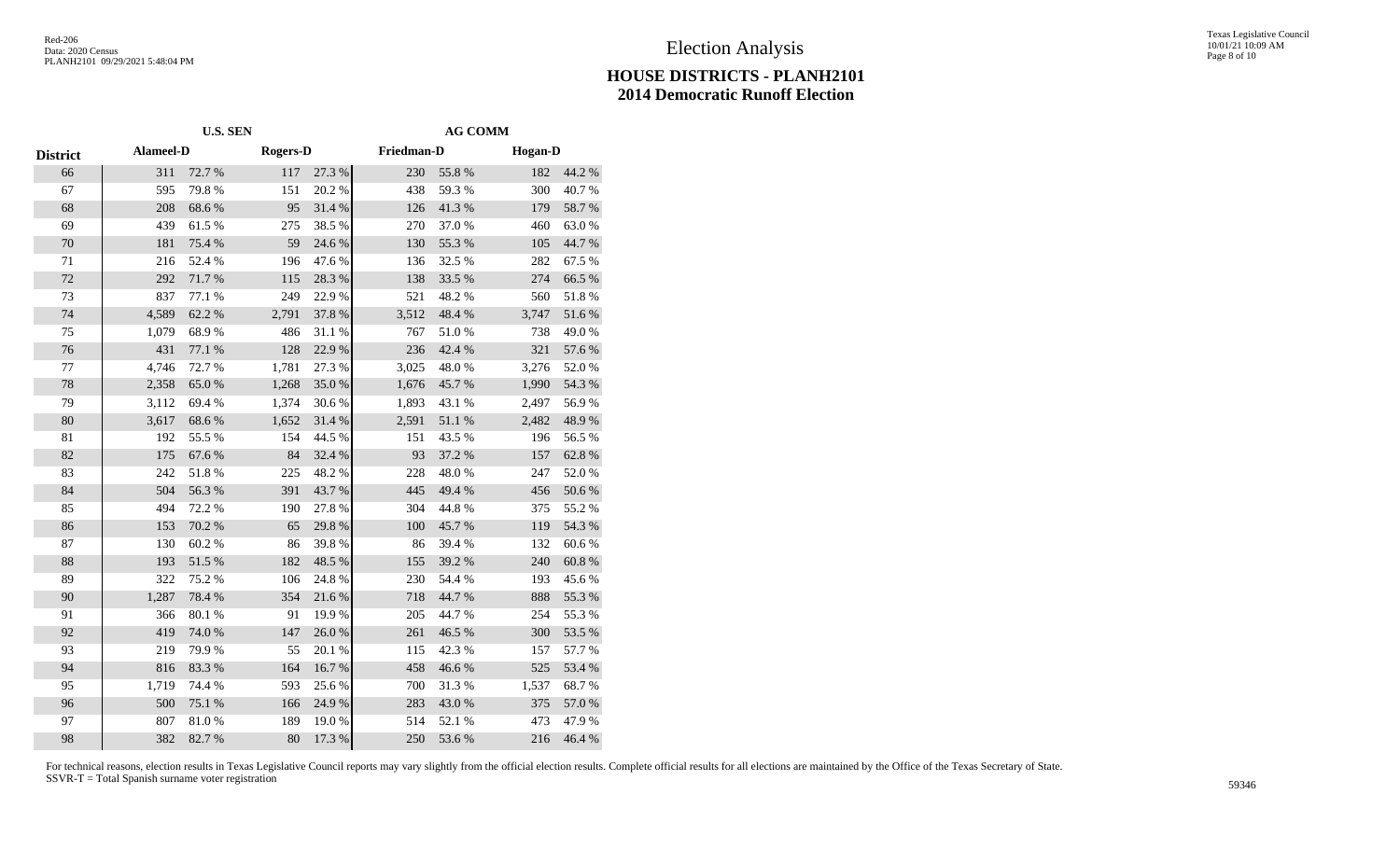#### Texas Legislative Council 10/01/21 10:09 AM Page 9 of 10

# **HOUSE DISTRICTS - PLANH2101 2014 Democratic Runoff Election**

|                 |           | <b>U.S. SEN</b> | <b>AG COMM</b>  |            |            |        |                |        |
|-----------------|-----------|-----------------|-----------------|------------|------------|--------|----------------|--------|
| <b>District</b> | Alameel-D |                 | <b>Rogers-D</b> |            | Friedman-D |        | <b>Hogan-D</b> |        |
| 99              | 617       | 79.1 %          | 163             | 20.9%      | 373        | 48.3%  | 399            | 51.7%  |
| 100             | 2,091     | 78.9%           | 558             | 21.1%      | 1,261      | 49.5 % | 1,285          | 50.5 % |
| 101             | 594       | 69.3%           | 263             | $30.7\;\%$ | 287        | 34.6 % | 543            | 65.4%  |
| 102             | 815       | 83.3%           | 163             | 16.7%      | 549        | 57.5 % | 406            | 42.5 % |
| 103             | 1,636     | 82.6%           | 345             | 17.4 %     | 992        | 51.8%  | 922            | 48.2 % |
| 104             | 1,486     | 75.6%           | 480             | 24.4 %     | 810        | 43.4 % | 1,057          | 56.6%  |
| 105             | 711       | 76.0%           | 225             | 24.0%      | 446        | 49.0%  | 464            | 51.0%  |
| 106             | 158       | 81.0%           | 37              | 19.0%      | 117        | 60.6%  | 76             | 39.4 % |
| 107             | 831       | 81.8%           | 185             | 18.2%      | 597        | 60.7%  | 386            | 39.3%  |
| 108             | 1,506     | 90.2%           | 164             | 9.8%       | 1,103      | 66.8%  | 549            | 33.2 % |
| 109             | 1,814     | 67.6%           | 868             | 32.4 %     | 892        | 35.2%  | 1,640          | 64.8%  |
| 110             | 760       | 67.8%           | 361             | 32.2 %     | 369        | 35.0%  | 686            | 65.0%  |
| 111             | 2,959     | 73.1 %          | 1,089           | 26.9%      | 1,344      | 35.4 % | 2,456          | 64.6%  |
| 112             | 841       | 85.7%           | 140             | 14.3 %     | 562        | 58.1 % | 406            | 41.9%  |
| 113             | 482       | 74.6%           | 164             | 25.4 %     | 273        | 44.6 % | 339            | 55.4 % |
| 114             | 1,097     | 70.7%           | 455             | 29.3 %     | 651        | 43.3%  | 851            | 56.7%  |
| 115             | 556       | 83.9%           | 107             | 16.1%      | 363        | 56.1 % | 284            | 43.9%  |
| 116             | 1,318     | 84.7%           | 238             | 15.3 %     | 669        | 43.4 % | 872            | 56.6%  |
| 117             | 600       | 77.7 %          | 172             | 22.3 %     | 320        | 43.5 % | 415            | 56.5 % |
| 118             | 1,016     | 76.6%           | 310             | 23.4 %     | 605        | 46.5%  | 696            | 53.5 % |
| 119             | 1,801     | 74.1 %          | 628             | 25.9%      | 1,030      | 43.1 % | 1,359          | 56.9%  |
| 120             | 1,947     | 62.5 %          | 1,169           | 37.5 %     | 1,355      | 45.1 % | 1,649          | 54.9%  |
| 121             | 1,088     | 82.3%           | 234             | 17.7 %     | 587        | 43.7%  | 756            | 56.3%  |
| 122             | 711       | 82.8%           | 148             | 17.2 %     | 417        | 47.5 % | 460            | 52.5 % |
| 123             | 1,980     | 85.0%           | 349             | 15.0%      | 1,122      | 48.5 % | 1,190          | 51.5%  |
| 124             | 661       | 75.4 %          | 216             | 24.6 %     | 366        | 43.2 % | 482            | 56.8 % |
| 125             | 1,084     | 81.4%           | 248             | 18.6%      | 563        | 43.1 % | 744            | 56.9%  |
| 126             | 305       | 82.2 %          | 66              | 17.8 %     | 174        | 47.7 % | 191            | 52.3 % |
| 127             | 297       | 75.8%           | 95              | 24.2 %     | 184        | 47.7%  | 202            | 52.3 % |
| 128             | 313       | $81.1\ \%$      | 73              | 18.9%      | 180        | 47.5 % | 199            | 52.5 % |
| 129             | 699       | 89.3%           | 84              | 10.7%      | 384        | 50.5 % | 376            | 49.5 % |
| 130             | 177       | 80.5 %          | 43              | 19.5 %     | 112        | 52.3 % | 102            | 47.7 % |
| 131             | 626       | 62.6%           | 374             | 37.4 %     | 367        | 37.5 % | 612            | 62.5 % |